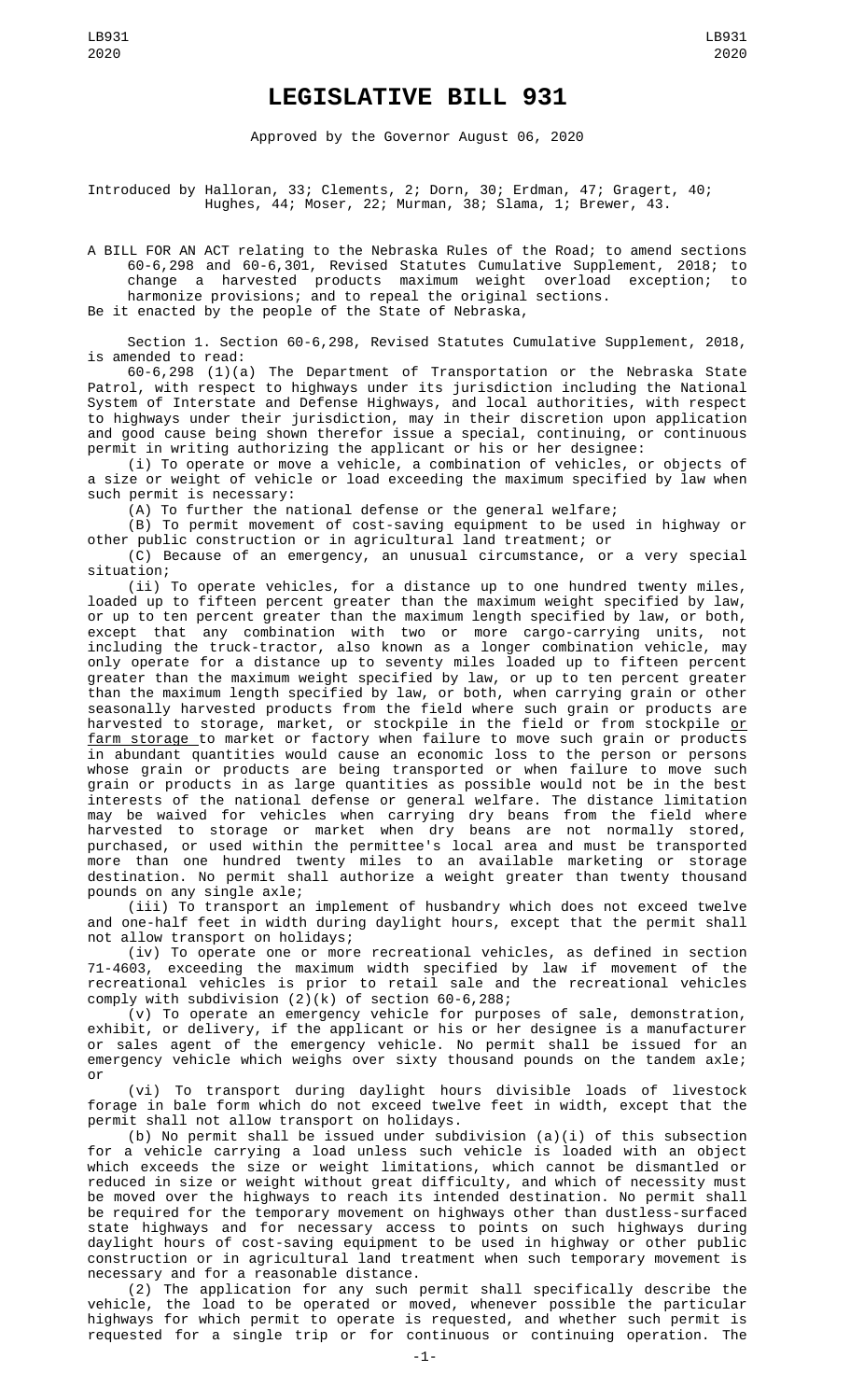permit shall include a signed affirmation under oath that, for any load sixteen feet high or higher, the applicant has contacted any and all electric utilities<br>that have high voltage conductors and infrastructure that cross over the that have high voltage conductors and infrastructure that cross over roadway affected by the move and made arrangements with such electric utilities for the safe movement of the load under any high voltage conductors owned by such electric utilities.

(3) The department or local authority is authorized to issue or withhold such permit at its discretion or, if such permit is issued, to limit the number of days during which the permit is valid, to limit the number of trips, to establish seasonal or other time limitations within which the vehicles described may be operated on the highways indicated, or to issue a continuous or continuing permit for use on all highways, including the National System of Interstate and Defense Highways. The permits are subject to reasonable conditions as to periodic renewal of such permit and as to operation or movement of such vehicles. The department or local authority may otherwise limit or prescribe conditions of operation of such vehicle or vehicles, when necessary to assure against undue damage to the road foundations, surfaces, or structures or undue danger to the public safety. The department or local authority may require such undertaking or other security as may be deemed necessary to compensate for any injury to any roadway or road structure.

(4) Every such permit shall be carried in the vehicle to which it refers and shall be open to inspection by any peace officer, carrier enforcement officer, or authorized agent of any authority granting such permit. Each such permit shall state the maximum weight permissible on a single axle or combination of axles and the total gross weight allowed. No person shall violate any of the terms or conditions of such special permit. In case of any violation, the permit shall be deemed automatically revoked and the penalty of the original limitations shall be applied unless:

(a) The violation consists solely of exceeding the size or weight specified by the permit, in which case only the penalty of the original size or weight limitation exceeded shall be applied; or

(b) The total gross load is within the maximum authorized by the permit, no axle is more than ten percent in excess of the maximum load for such axle or group of axles authorized by the permit, and such load can be shifted to meet the weight limitations of wheel and axle loads authorized by such permit. Such shift may be made without penalty if it is made at the state or commercial scale designated in the permit. The vehicle may travel from its point of origin to such designated scale without penalty, and a scale ticket from such scale, showing the vehicle to be properly loaded and within the gross and axle weights authorized by the permit, shall be reasonable evidence of compliance with the terms of the permit.

(5) The department or local authority issuing a permit as provided in this section may adopt and promulgate rules and regulations with respect to the issuance of permits provided for in this section.<br>(6) The department shall make available

(6) The department shall make available applications for permits authorized pursuant to subdivisions (1)(a)(ii) and (1)(a)(iii) of this section in the office of each county treasurer. The department may make available applications for all other permits authorized by this section to the office of the county treasurer and may make available applications for all permits authorized by this section to any other location chosen by the department.

(7) The department or local authority issuing a permit may require a permit fee of not to exceed twenty-five dollars, except that:

(a) The fee for a continuous or continuing permit may not exceed twentyfive dollars for a ninety-day period, fifty dollars for a one-hundred-eightyday period, or one hundred dollars for a one-year period; and

(b) The fee for permits issued pursuant to subdivision  $(1)(a)(ii)$  of this section shall be twenty-five dollars. Permits issued pursuant to such subdivision shall be valid for thirty days and shall be renewable four times for a total number of days not to exceed one hundred fifty days per calendar year.

A vehicle or combination of vehicles for which an application for a permit requested pursuant to this section shall be registered under section 60-3,147 or 60-3,198 for the maximum gross vehicle weight that is permitted pursuant to section 60-6,294 before a permit shall be issued.

Sec. 2. Section 60-6,301, Revised Statutes Cumulative Supplement, 2018, is amended to read:

60-6,301 When any motor vehicle, semitrailer, or trailer is operated upon the highways of this state carrying a load in excess of the maximum weight permitted by section 60-6,294, the load shall be reduced or shifted to within such maximum tolerance before being permitted to operate on any public highway of this state, except that:

(1) If any motor vehicle, semitrailer, or trailer exceeds the maximum load on only one axle, only one tandem axle, or only one group of axles when (a) the distance between the first and last axle of such group of axles is twelve feet or less, (b) the excess axle load is no more than five percent in excess of the maximum load for such axle, tandem axle, or group of axles permitted by such section, while the vehicle or combination of vehicles is within the maximum gross load, and (c) the load on such vehicle is such that it can be shifted or the configuration of the vehicle can be changed so that all axles, tandem axle, or groups of axles are within the maximum permissible limit for such axle, tandem axle, or group of axles, such shift or change of configuration may be made without penalty;

LB931 2020

(2) Any motor vehicle, semitrailer, or trailer carrying only a load of